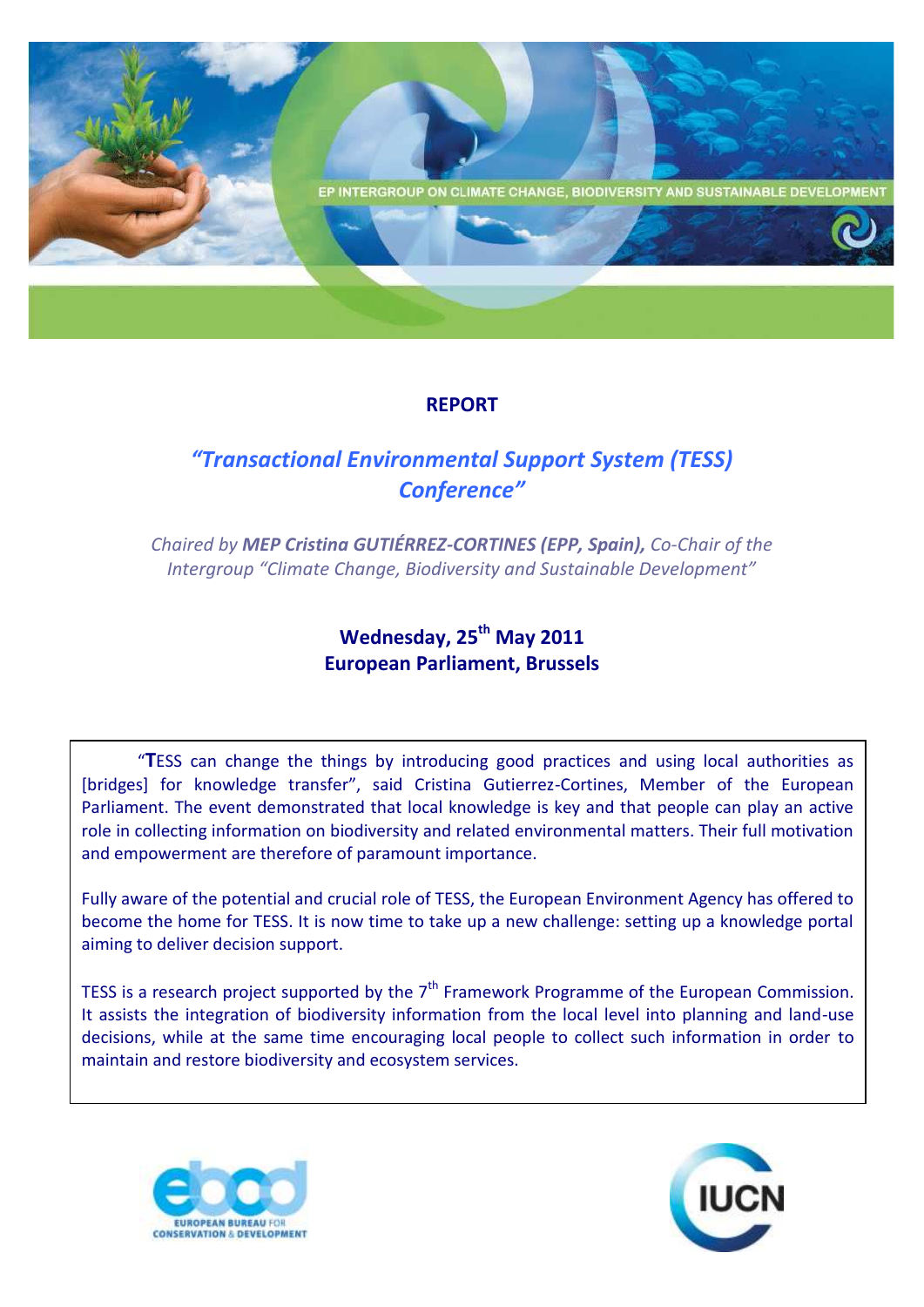



#### *Opening statement* **by MEP Cristina Gutierrez-Cortines**

The TESS project is very important and will hopefully improve the knowledge of EU citizens regarding biodiversity. This is a great opportunity to induce good practises, which is sometimes difficult because of problems at local authorities' level.



*Opening statement by* **Basil Manos, Aristotle University of** 

**Thessaloniki**

Professor Manos presented the objectives and the agenda of the conference and explained that TESS already run for 33 months (until June 2011), with 14 partners from 10 EU countries, and 27 country coordinators from each Member State as well as coordinators from Norway, Switzerland, Ukraine and Turkey.

The project is divided into 5 main research phases:

1) Analysis of government information requirements

2) Creation of a database of models suitable for bio-socio-economic predictions and identifications of gaps in the supply of models and data

3) Case studies research and a Pan-European survey

- 4) The socio-economic and technical design for a TESS
- 5) Recommendations and policy guidelines



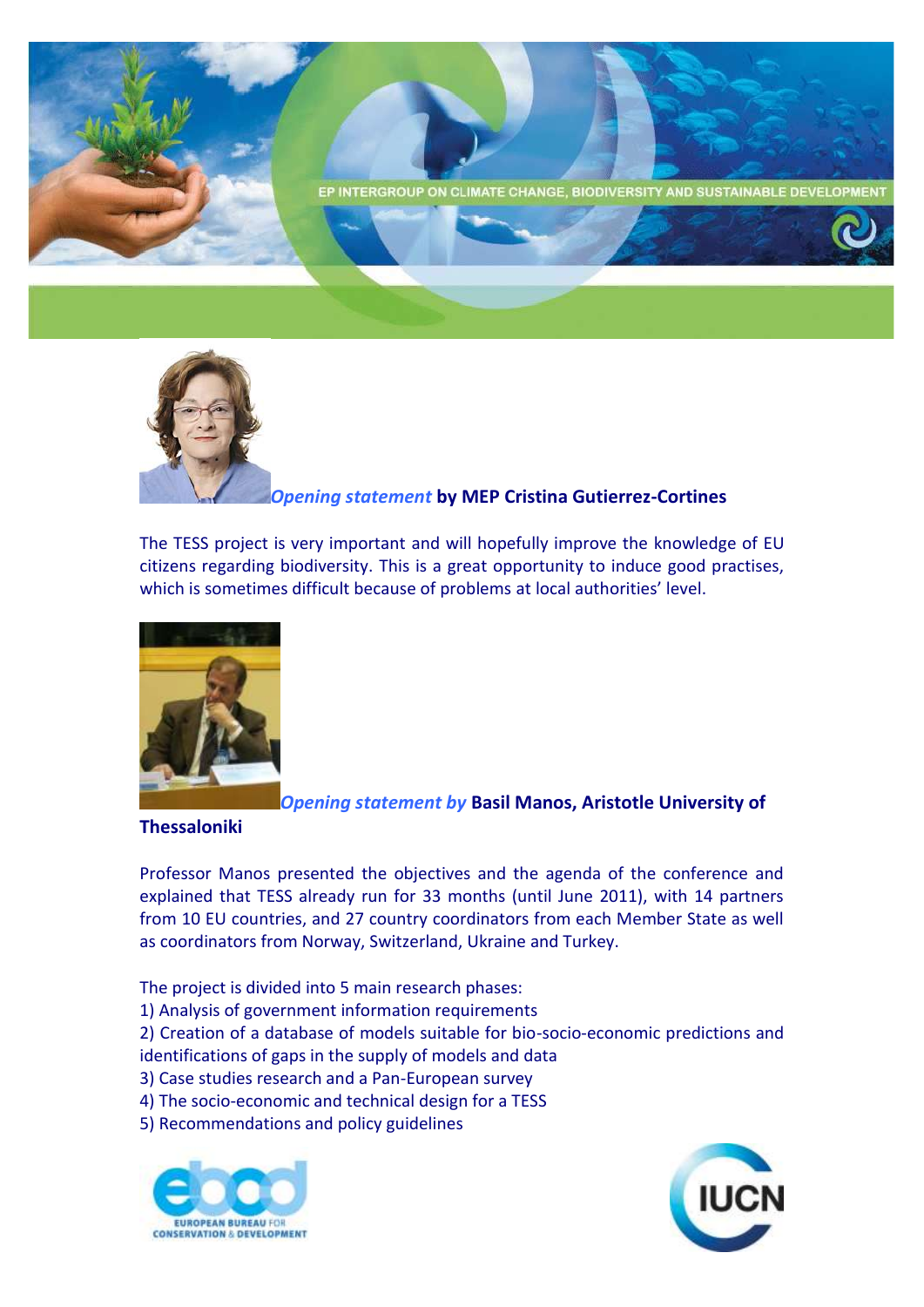

### *Opening statement* **by Olivia Chassais, European Commission, DG Research and Innovation, I2 Unit "Environmental Technologies"**

Ms Chassais stressed that the TESS project is important in several ways.

- With regard to the EU Sustainable Development Strategy whose review was produced in 2009.
- With regard to the Europe 2020 Strategy, a strategy for smart, sustainable and inclusive growth.

TESS can help Europe in particular regarding two flagship initiatives:

- o "Innovation Union" to improve framework conditions and access to finance for research and innovation so as to ensure innovative ideas can be turned into products and services that create growth and jobs.
- o "Resource efficient Europe" to help decouple economic growth from the use of resources, support the shift towards a low carbon economy, increase the use of renewable energy sources, modernise the transport sector and promote energy efficiency.
- With regard to the Roadmap to a resource efficient Europe, with an EC Communication to be released this summer.

Six sub-working groups were set up and DG Research and Innovation is involved in all of them.

- o Sub-group 1: Sustainable materials management
- o Sub-group 2: Food, fisheries and land use
- o Sub-group 3: Infrastructure, logistics, buildings and planning
- o Sub-group 4: Working with the market
- o Sub-group 5: Research needs, modelling, metrics and indicators
- o Sub-group 6: Impact assessment



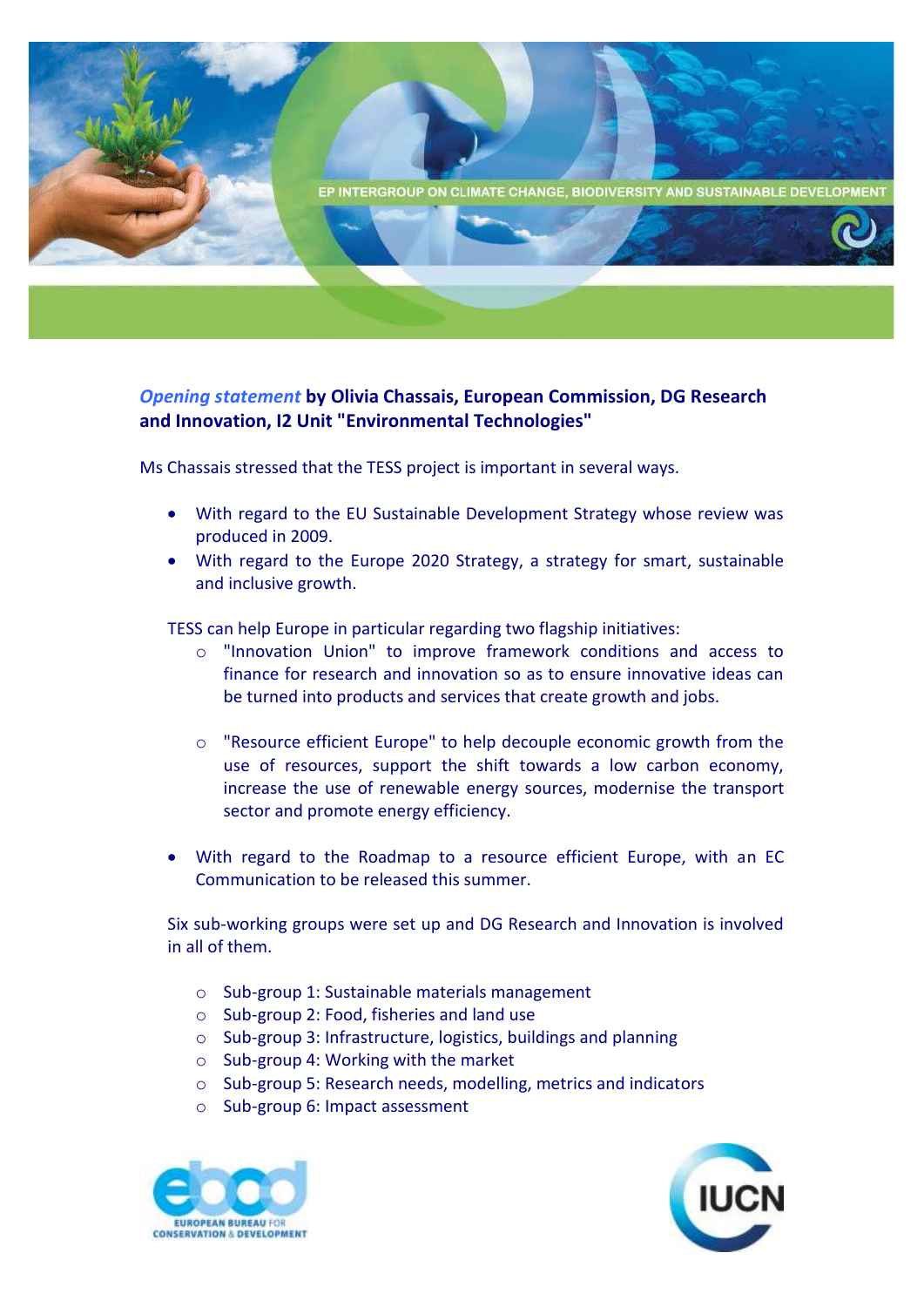

 With regard to the interdepartmental coordination group on "GDP and beyond"

The need to improve data and indicators to complement GDP has been increasingly recognised. In November 2007, the European Commission (together with the European Parliament, the Club of Rome, the WWF and the OECD) organised the Beyond GDP conference. The conference revealed strong support from policy-makers, economic, social and environmental experts and civil society.

Two key documents have been released since then:

- o The Communication of the Commission on "GDP and beyond" in 2009
- o The report of the Commission on the Measurement of Economic Performance and Social progress ("Stiglitz Commission") in 2009

Within the EC, in order fully to coordinate the further work on going "beyond GDP", an interdepartmental coordination group was set up early in 2010. This is a high level group in which the Director General of DG ENV and that of Eurostat participate on a regular basis. A key recent issue was to determine whether it is desirable or not to proceed to the valuation of natural capital.

- With regard to the Working group on Sustainable Development Indicators (SDIs). On 13-14 October, the next meeting of the SDIs Working Group will be held in Eurostat premises, with representatives from the European Commission DGs, agencies and international organisations as well as EU Member States, EFTA and candidate Countries.
- With regard to the Rio+20: Towards the green economy and better governance (EC Communication to be released this Summer). In essence, the transition to the green economy is contingent upon 3 interlinked policy dimensions:
	- o Investing in the sustainable management of key resources ("what")
	- o Establishing the right regulatory and market conditions ("how")
	- o Improving governance and private sector involvement ("who")



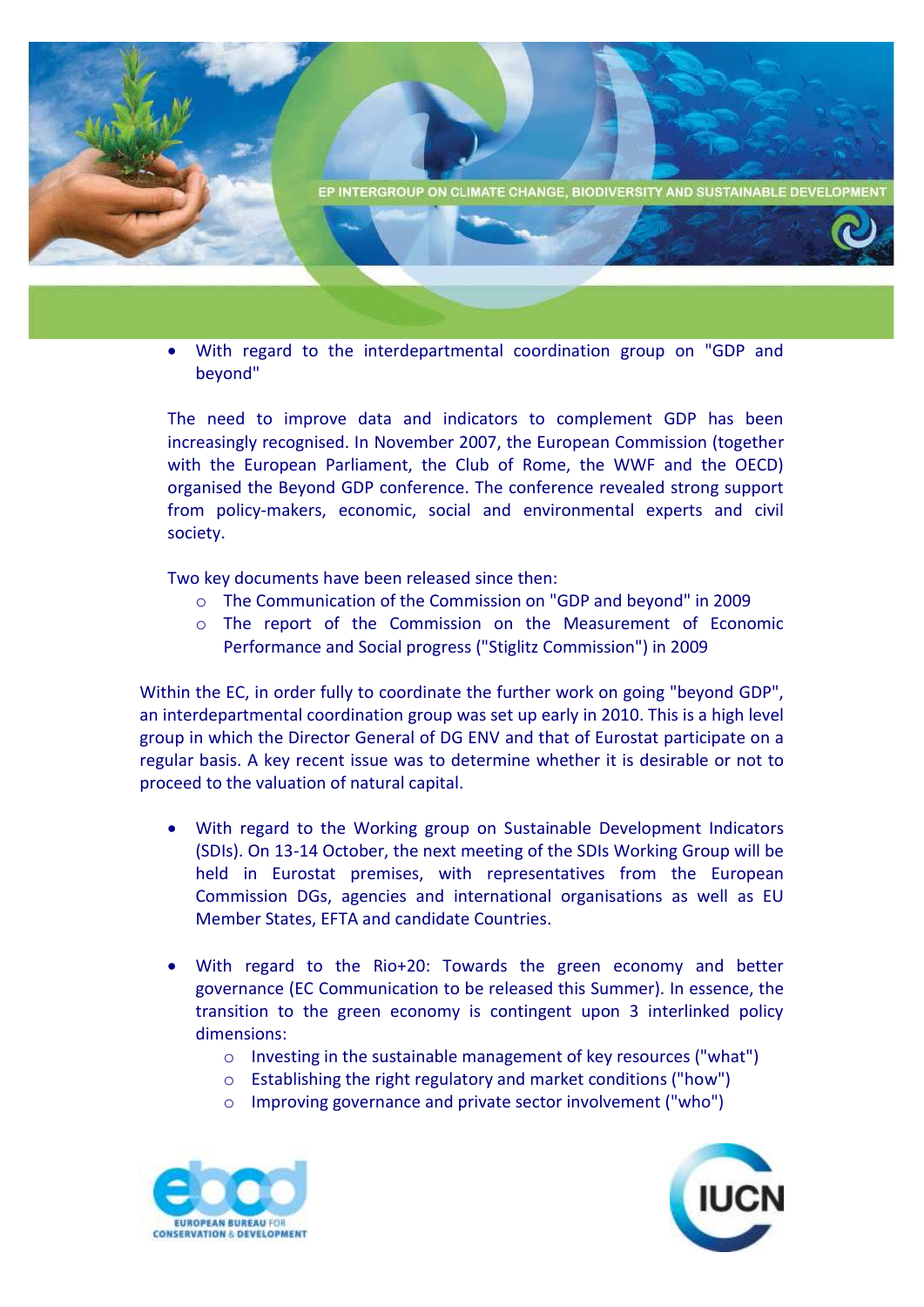

Importance is given to biodiversity and indicators.

Finally, Ms Chassais emphasised the process to register in order to qualify to work as an expert for the EC for evaluation, reviews, etc.. She insisted that all the fields have to be properly filled as experts are pre-selected on the basis of a key words search. link: <https://cordis.europa.eu/emmfp7/index.cfm>

### *A Transactional Environmental Support System for Europe: Why, What and How?*

#### **Stratos Arampatzis, Tero Ltd.**

Mr Arampatzis first explained why a project such as TESS is necessary. According to him, formal environment assessment systems cannot easily reach individual managers (Farmers, Foresters, Reserve managers, Anglers, Hunters, Access Interests…), who make daily informal decisions and therefore change land use and the state of the environment.

The TESS project is also to be applied in the context of the CBD (Convention on Biological Diversity), and particularly the articles 10 and 11, respectively on customary use of biological resource and on economic and social measures for conservation and sustainable management.

He then explained that the TESS project would be an exchange between local stakeholders and central policymakers, as a win-win situation. This would be an opportunity for central policy to get local knowledge and actions and for local managers to get complex knowledge to guide their actions. The TESS project will be internet-based, he added.

He then stressed that the project is divided into 5 work packages. The first two are the "Central survey" work package and the "Local survey" work package. The first one reviews data transfer from central to local and from local to central infrastructures, while the second one identifies the information sources and barriers (e.g. accuracy, scale, access and updating) of local councils and land managers. The other work packages are on "Models", "Case studies" and "Policy + internet".



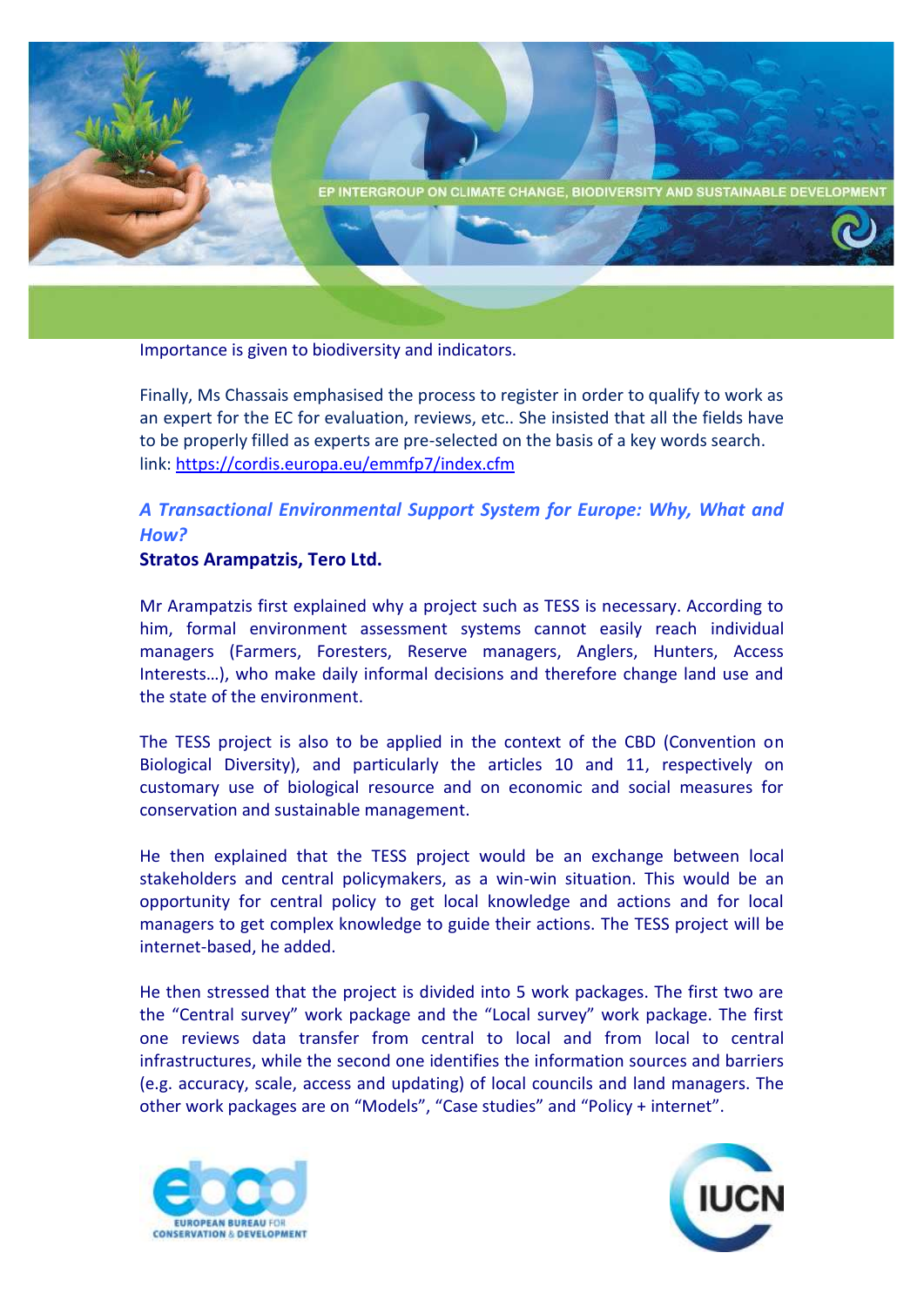

## *Policy Impacts on Pan-European Trends in Ecosystem Services and Biodiversity*

#### **Pedro Beja, Natural resources Manager, ERENA**

Mr Beja recalled some main results of the TESS project, which used "*Identification of associations of policies on land uses and economic activity to trends in ecosystem services and biodiversity at the Pan-European scale in order to find indicators of best practice*". He stressed that this analysis has been based on the capacity, priority, process and impact framework developed in the project GEMCONBIO. The sources of the analysis come from different international organisations and institutions such as the United Nations, the European Environment Agency, the World Bank, the GEMCONBIO project and TESS studies. To draft the analysis, a survey was realised at a pan-European level. The results provided many data on institutions, governance implementation, attitudes, consultation, biodiversity variables, species conservation status, rates of land-change, Natura2000 sufficiency, human populations, GDP etc…

The conclusions of the analysis showed that structural ecological and socio-economic capacity features may have lasting impacts on biodiversity patterns and processes. Governance capacity and governance process may have much weaker impacts, probably because they have acted over relatively short time frames. He added that variation in management priorities and governance process may reflect responses to the impacts perceived by the society.

#### *Case studies results*

### **Dimitra Manou & Dr. Jason Papathanasiou, Aristotle University of Thessaloniki**

Ms Manou first said that local case studies within the TESS programme consisted of two projects: the mapping project and the socioeconomic project. Moreover, a fivepart questionnaire has been developed, based on different variables such as forestry or farming. Ten case studies took place in 9 countries (among them 2 in Turkey).



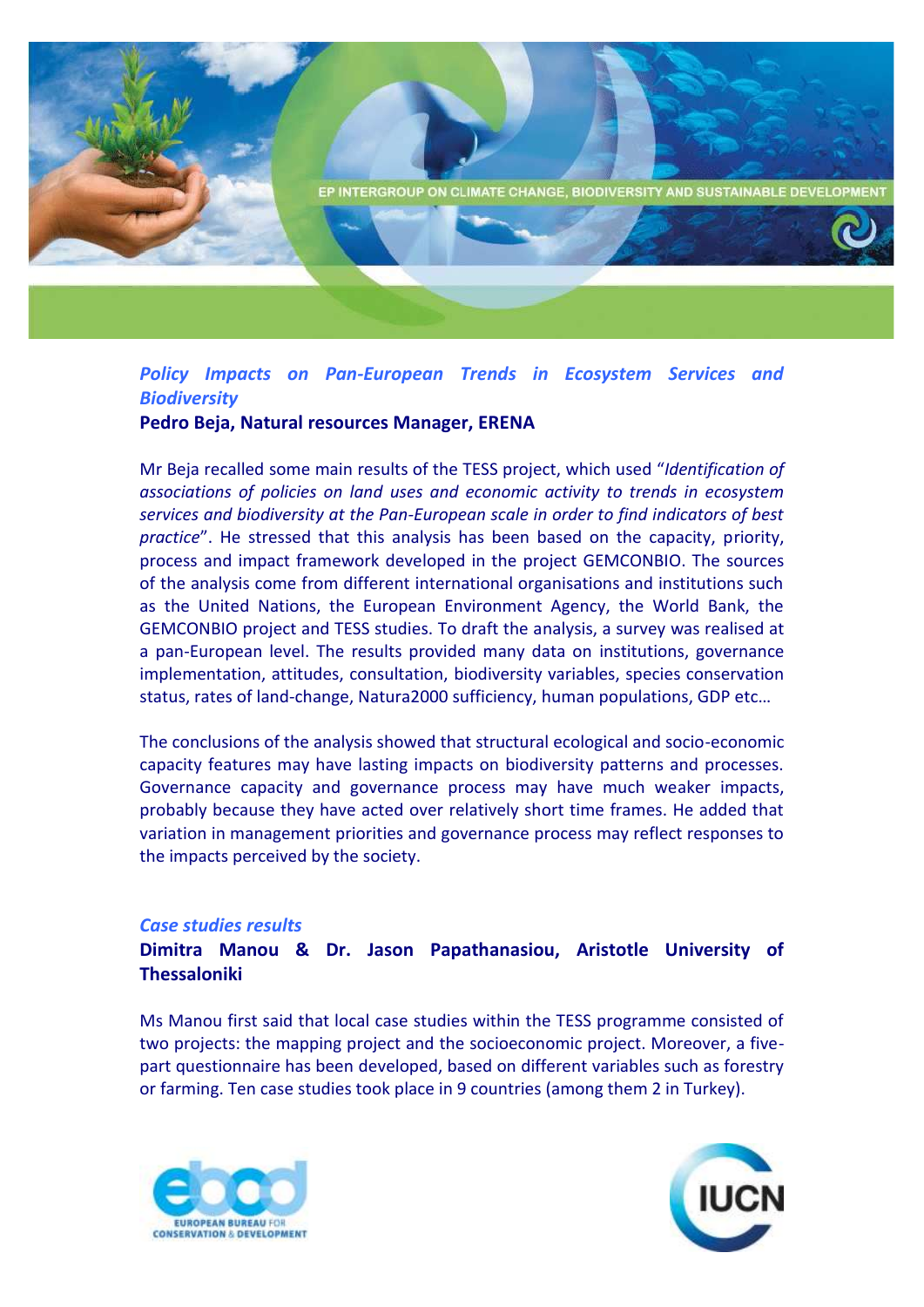

The case study results stressed that almost all local actors wanted to engage in such work and would like to have more easily and freely accessed data. Moreover, it seems that they are rather willing to participate voluntarily in projects such as TESS. They could provide data by mapping species and habitats at the standard of experts but much more extensively, as well as on main occupations and economic activities. The case studies highlighted however some difficulties in getting information, particularly because of a lack of IT education and training, and the fact that local people are not fully aware of the opportunities for activities related to biodiversity.

She concluded by saying that knowledge and data shared by local residents could be integrated from the regional and local level into environmental decision making and support sound elaboration of EIAs (Environmental Impact Assessment) and SEA (Strategic Environmental Assessments).

#### *Local case study, Sfântu Gherghe commune, Romania / Danube Delta*  **Ion Navodaru, Danube Delta National Institute for Research & Development**

Mr Navodaru presented the main land use features of Sfântu Gheorghe: river and coastal fishing, reed harvesting, cattle breeding and tourism. He explained that because of the collapse of fish stocks in April 2006, Romania banned sturgeon catching for ten years. As a consequence, costal fishing with giant trap nets was abandoned, which affected the community livelihoods.

The local case study aimed therefore at helping local communities to identify the exploitable natural resources within their area and to develop local products for visiting tourists or open market and to develop a digital map of Sfântu Gheorghe local biodiversity for Common Sea-buckthorn (Hippophae rhamnoides), and Sand Morning Glory (Convulvus persicus). These shrubs could be used as a local asset mainly in tourism, for visitors to taste the local flavours and traditions of the city. Indeed, the Sea-buckthorn fruit and juice of berries can be used in foods, beverages, health and traditional medicine.

Many socio-economic methods have been used for the creation of this map, such as structured interviews with locals based on 3 questionnaires, and the organisation of a workshop and of a focus group with stakeholders from administration, education



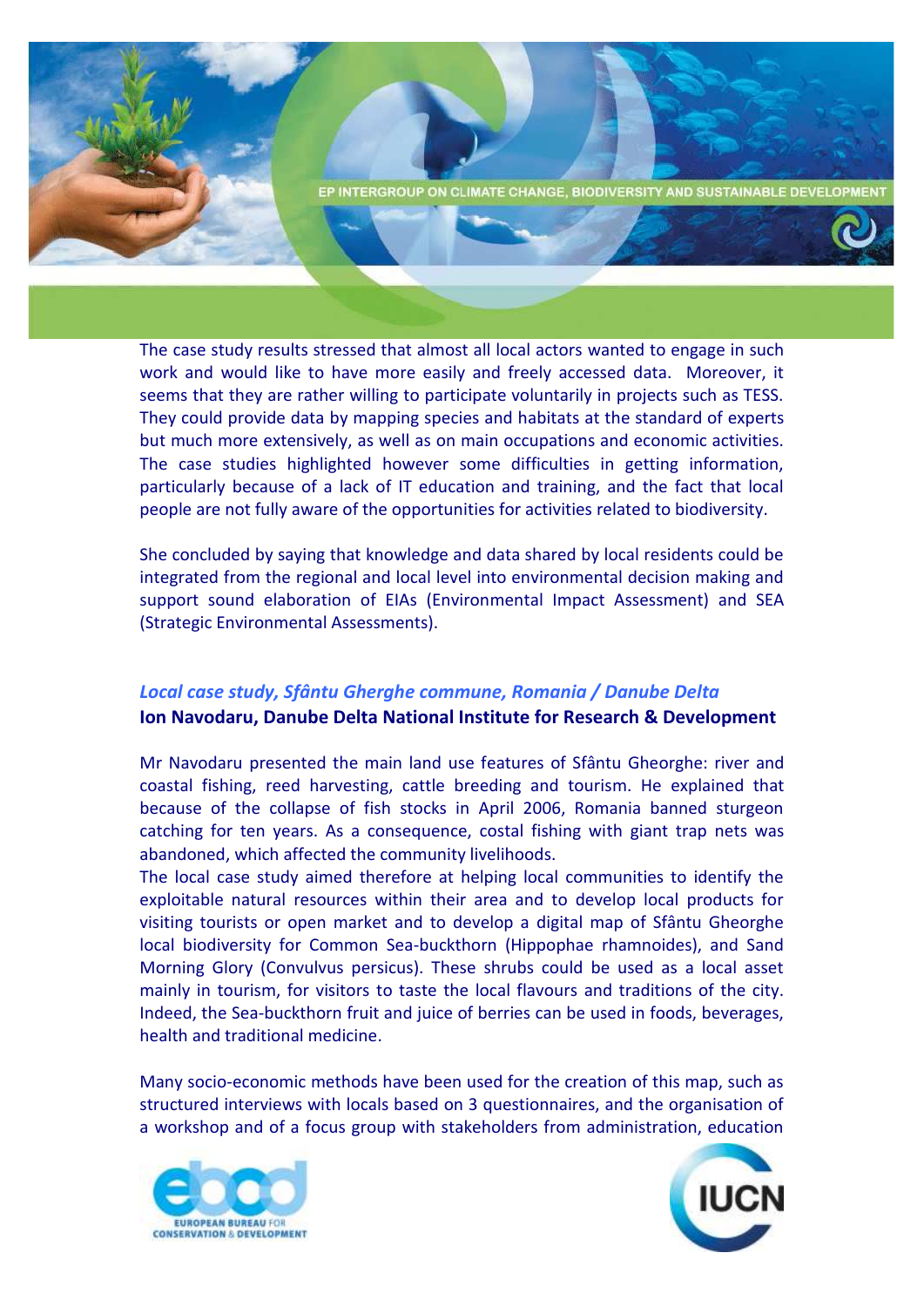

and economy backgrounds. For instance, locals were asked if they suffer costs (time or money) from wild species or habitats. This whole process permitted to identify local knowledge and best practice. Beside, weaknesses have been identified and solutions have to be found, particularly to fill the knowledge gap, to enlarge distribution map, to develop technology and business for the Sea-buckthorn, and to make funds available.

He concluded that the major challenge will be to convince the community and stakeholders of the need to develop new opportunities for sustainable use of local ecosystem services to replace the traditional ones.

#### *Information supply from modelling*

#### **Mari Ivask, Institute of Sustainable Technology at Tallinn University of Technology**

Prof. Mari Ivask reported that the TESS database comprises 198 volunteered models that have been selected as potentially suitable for local stakeholders. After this selection, a gap analysis showed first that the existing Crop Management Toolkits cover soil health issues well but lack wider field health issues such as ecosystems around the fields (grassy field margin etc).

Second, a Sustainable Forest Management Toolkit addresses forest health issues well, though mostly in Canada. Moreover, it seems that adaption to the European conditions might be challenging.

Third, there was no comprehensive Recreational Site Management Toolkit yet, and such a toolkit needs to be created. The core models for that might be RBSIM and SODA, she added.

She also remarked that the study showed that 50% of the database models were no longer available, and no more than 6% were deemed usable locally by non-experts.



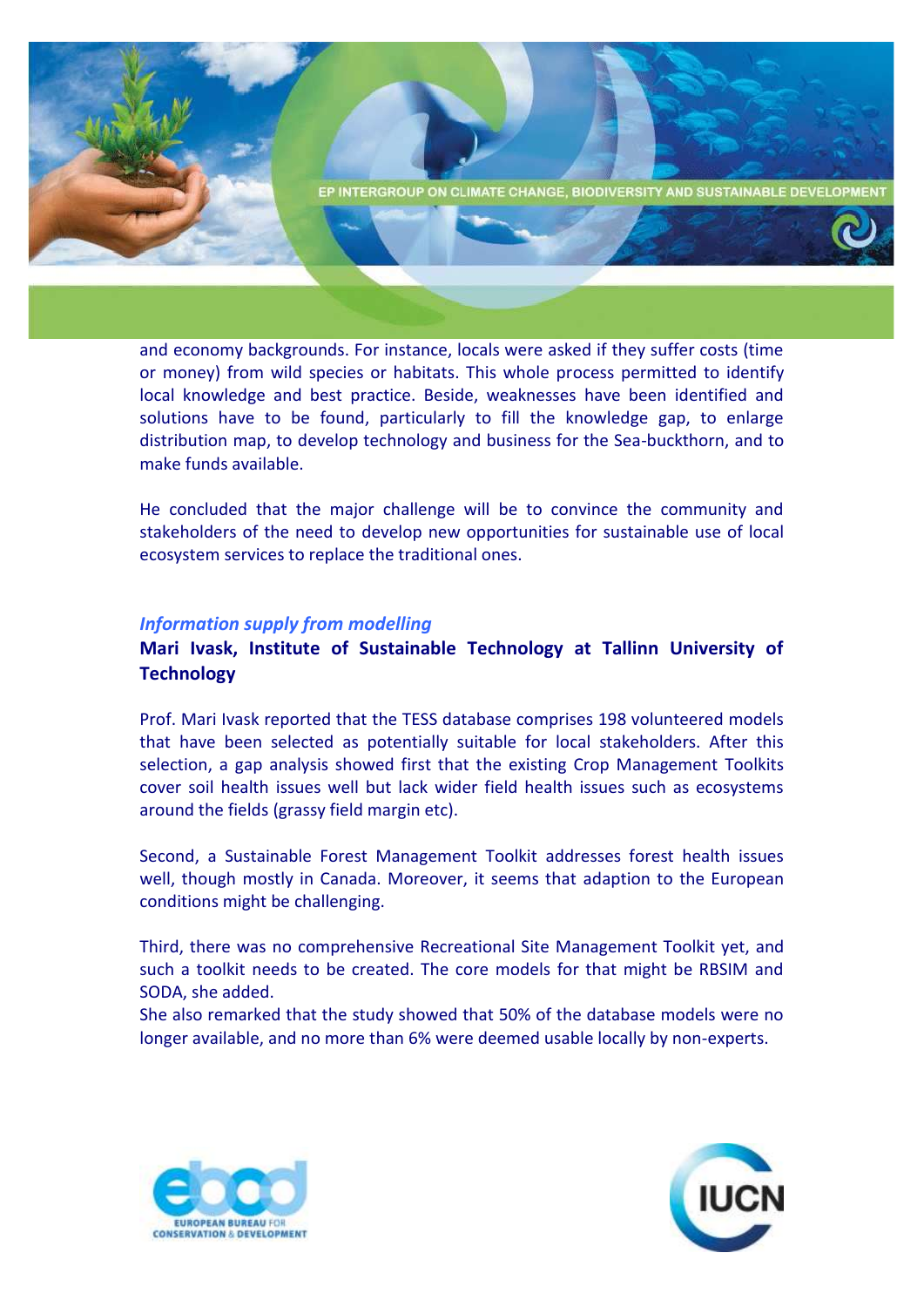





*System Design and Pilot Implementation* **Prof. Robert Kenward, Anatrack Ltd**

Prof. Robert Kenward focused on the work package 6 "Policy + internet ", which comprises the technical design of the TESS project (for mapping, and decision support) and the socio-economic aspects of the tool. He stressed that regarding the technical design, high level requirements were needed, such as inference engine logic, scale, confidentiality, data supplies, ownership and payments etc…

He explained that many partners had contributed Use Case modules for the technical design: a domain network model. He gave the example of a Bayesian Belief Network to explore decisions on hedge planting. He explained that integrated models including many aspects of the proposed design are not new. In 2001 for instance, an Environmental Information System for Planners (EISP) was implemented in England. However, most integrated models had difficulties to identify and attract users and stakeholders, which had for consequence that they were never used. According to him, the TESS project should benefit from a very attractive portal. This portal should be built and funded by asking organisations and individuals what services they would like it to provide and what they are prepared to pay.

Regarding the socio-economic design, Prof. Robert Kenward explained that the main goal is to understand how to deliver to stakeholders their NGOs/consultants, local authorities and higher government levels. A survey has been done by FACE in order to know what the needs of stakeholders are. The survey shows that most stakeholders want habitat mapping. What they do not want however is shopping. Habitat mapping, he said, is the basis for predicting all animal populations and hence biodiversity.



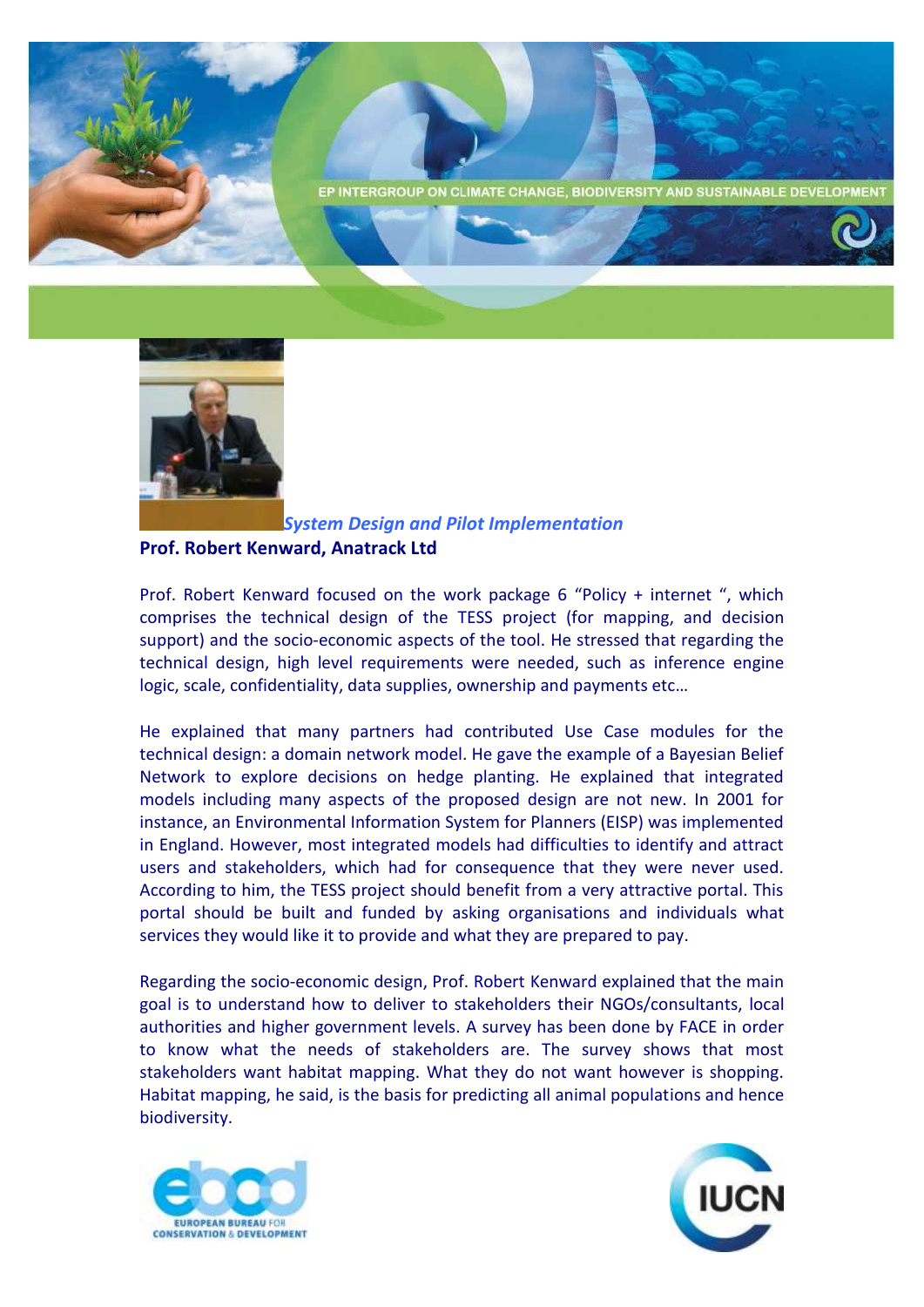



*Draft Policy Guidelines* **Robin Sharp, European Sustainable Use Specialist Group**

Mr Sharp explained that the Malawi Principles of an Ecosystem Approach and the Addis Ababa Principles for Sustainable Use of Biodiversity represented the underlying philosophy of TESS. The first stresses that the ecosystem approach should seek the appropriate balance between, and integration of, conservation and use of biological diversity; and consider all forms of relevant information, including scientific and indigenous and local knowledge, innovations and practices. The second states that adaptive management should be practiced based on: science and traditional and local knowledge; iterative feedback derived from monitoring the use, environmental, socio-economic impacts, and the status of the resource being used: and adjusting management based on timely feedback from the monitoring procedures.

The laboratory for the TESS project, he said, consisted of the 500 million people of Europe: there had been rigorous sampling of 130 communities, in 27 countries.

He then presented a selection of the 18 policy guidelines derived from the TESS project:

1) The SEA (Strategic Environmental Assessment) and EIA (Environmental Impact Assessment) directives should be reconsidered with a view to their integration and formal application at the same level in all member states.

2) Member States should be required to give regular accounts of how their planning and other decision-making systems incorporate the principles of environmental and



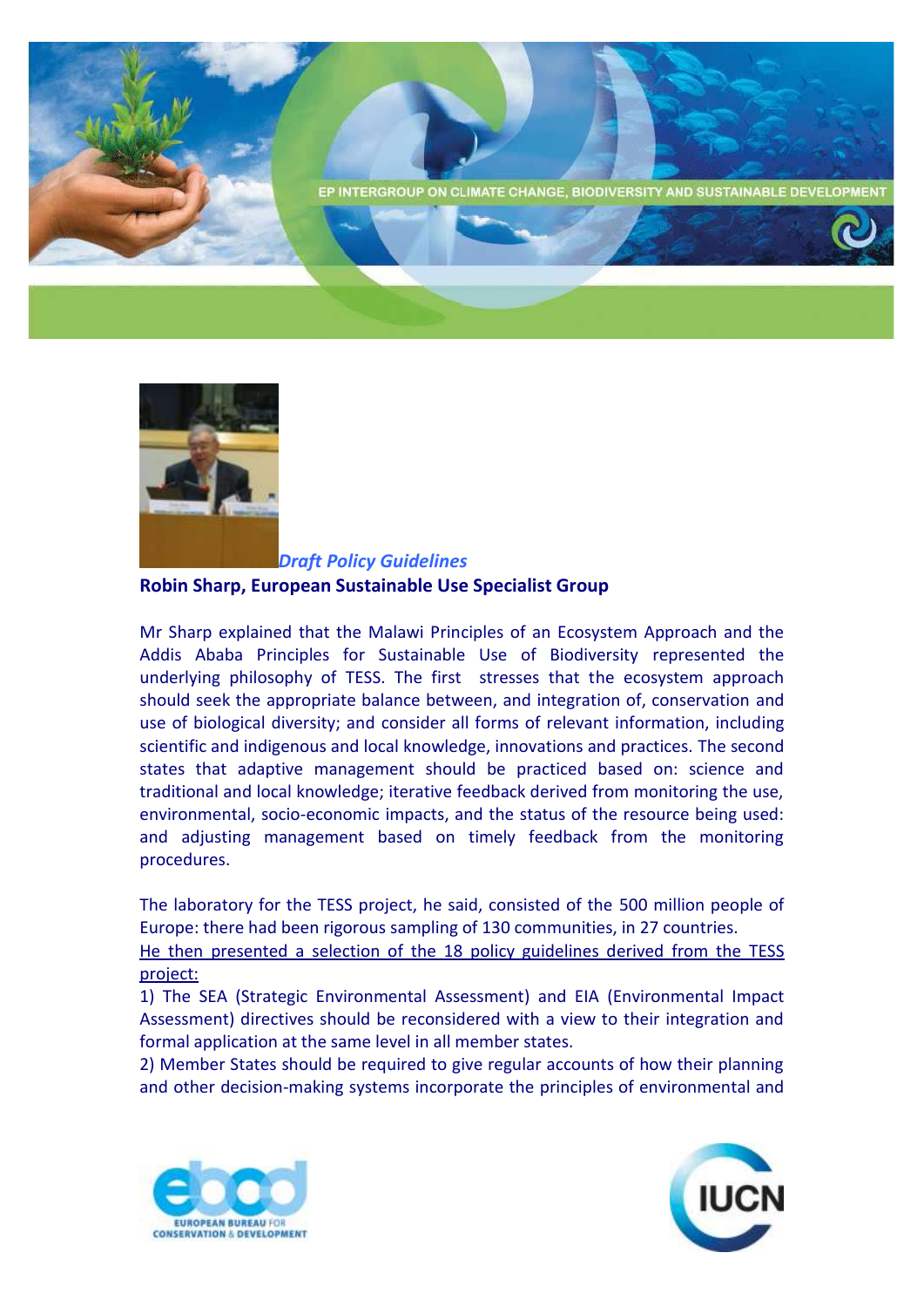

sustainability impact assessment in cases which lie outside the scope of formal SEA and EIA.

3) EU institutions should develop environmental cross-compliance requirements so that assessments of significant changes in agricultural and forestry land use and management would be covered by them, rather than by the EIA Directive..

4) More cooperation by Member States with the European Environment Agency would be achieved if data collected in formal assessments was shared with the EEA.

5) Member States and the Commission could encourage the Biodiversity Action Plan model of collaboration between stakeholders for biodiversity restoration to provide regional and local frameworks for information gathering and monitoring.

7) Pan-European surveys on needs for environmental information would be facilitated if Eurostat could provide sampling frames.

9) The relevance of participation in wildlife-related activities EU citizens and the direct and indirect spending associated with these activities should be recognised by policy-makers.

10) Eurostat could be invited to survey spending on and attitudes to wildlife as was done regularly in the USA.

11) Authorities should promote further experiments and training for local people in using digital tablets for mapping biodiversity monitoring, conservation and for other purposes.

12) Policies should take into account the perceptions and attitudes of the people who live closest to wildlife and the countryside.

13) Rapid investigations on land-use changes both inside and outside protected areas could be assisted by local mapping for data collection as in the TESS case studies.

17) Developing internet-based advice and support for land managers will take substantial resources and time, but the case for it is strong.

18) Support should meanwhile be given to the portal developed from TESS for ideas and knowledge exchange via publicity aimed at land-users from governments and national associations, data and best practice case study material from researchers and environmental institutions and, where feasible, appropriate finance from any quarter.



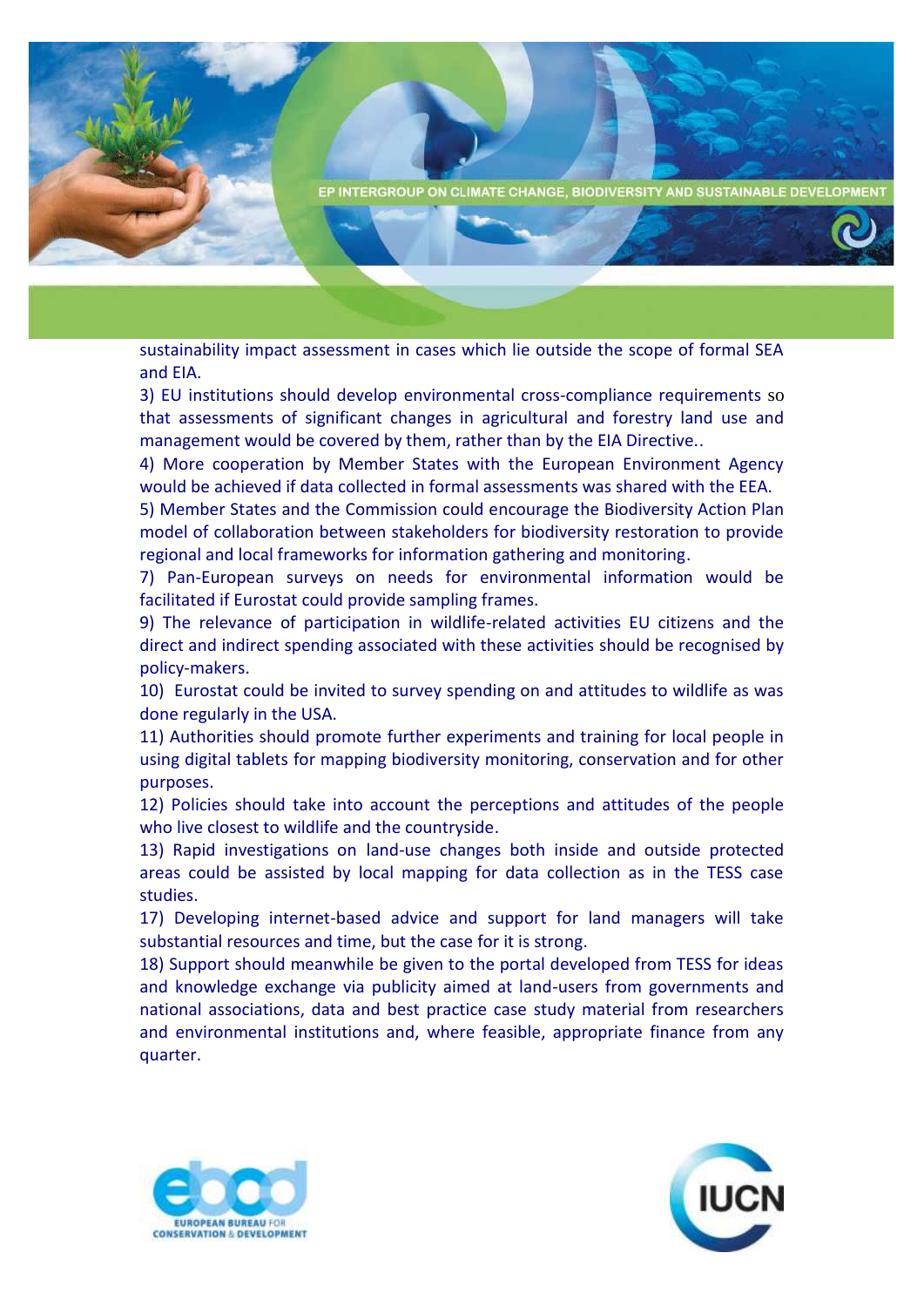



*From environmental assessment to local decisions and* 

#### *citizen science*

### **Prof. Jacqueline McGlade, Executive Director, European Environmental Agency**

Prof. McGlade highlighted the importance of local citizens for conserving the environment. She believes that engaging local people in collecting and sharing information is essential to environmental governance. This is why she is supporting projects such as TESS.

She added that the EEA is already working on information sharing with industry through its European Pollutant Release and Transfer Register. The programme Eye on Earth is also a good tool to get information on air and water quality in Europe, and for citizens to add monitoring data with their own assessments. The programme NatureWatch provides data on invasive species in Europe based on citizen science.

Moreover, she believes that there are opportunities to improve collaboration between farmers and hunters. She then presented BISE (Biodiversity Information System for Europe), which enables the sharing of data for environment decisionmaking. Citizen biodiversity information networks can make an important contribution to BISE.

She concluded by saying that many projects have big outputs but then get lost. In order to avoid such situation, it is important for TESS to set in the next few weeks the place where its network will be implemented. "The EEA would be happy to become the home for TESS", she said.



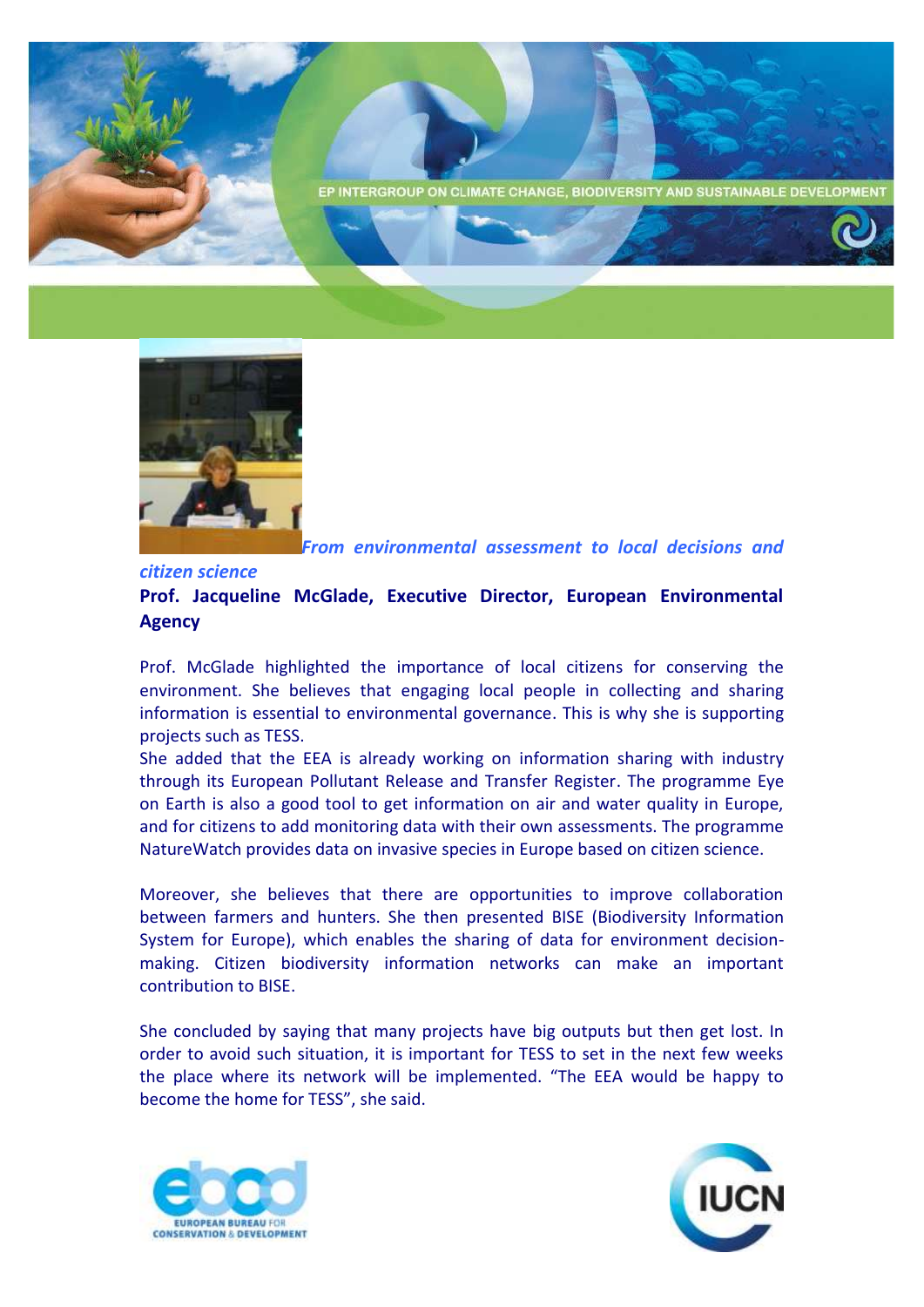



*From environmental impact assessment to local* 

### *decisions* **Morton Thorøe, Confederation of European Private Forest Owners**

Mr Thorøe first explained that CEPF represents the interests of the 16 million family forest owners from 23 EU countries. All local decisions that have to be taken are taken on site, he said.

According to him, a sustainable forest management requires balancing economic, social and ecological requirements and due respect of the diversity across Europe. He remarked the approach of TESS would make the CEPF the demanders and the EEA the supplier in an information market. He thinks that such a model can work only if the forest owners have confidence in the system; if the system is easy to use; if there is transparency in the flow of information; if the information is credible and verifiable; if the political objectives are clearly defined and if the solutions are easily accessible and low-tech.

He concluded that scientific and planning tools must be supplemented by other ways of exchanging information, and that regarding forest, a certification is already a well established tool that facilitates exchange of larges amounts of information – from the forest floor to the consumers and vice versa.

#### *Debate*

Issues were raised regarding the capacity of local land users to collect high quality data. There were also some questions regarding the lack of IT training and knowledge and the barriers that this presented to the successful dissemination of



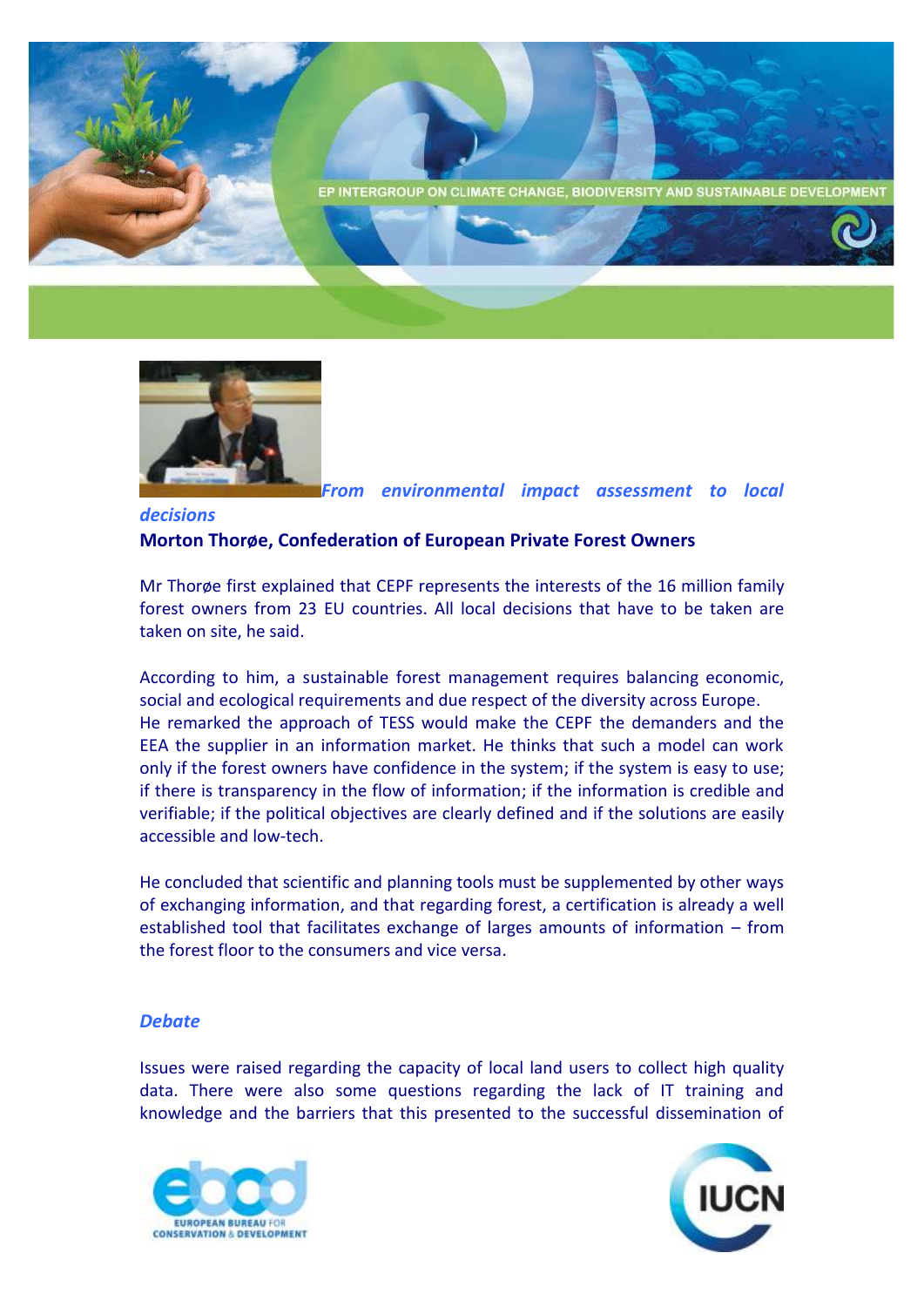

TESS. The key points to come out of the open discussion session were the need for: credible data, the need for effective promotion of the portal among land users and the need to ensure that users are motivated to be involved in the project and that they will use the system.

**MEP Paul Rubig** (Austria, EPP) emphasized the need for a decision-making system that provides better support for both policy makers and local communities.

#### *Conclusions by* **Prof. Robert Kenward**

Prof. Robert Kenward presented an overview of the project and reminded the audience of the complexity and challenges of the TESS project. « Local stakeholders manage biodiversity and are therefore the solution and not the problem », he said.

Prof. Robert Kenward drew the following conclusions:

- TESS conducted extensive surveys assessing the governance and information requirements for policy making,
- High levels of interest and competence in citizen based science, and a high engagement in activities that could inform mapping projects,
- There is a current lack of useful and accessible software that could be used to support stakeholder decision making,
- A survey conducted during TESS informed the development of an online portal constructed to provide stakeholder decision making support and to act as a further stakeholder survey. The new survey will assess the efficiency of the portal and allow any necessary changes to be made.
- The development of policy recommendations were based on the findings of the project and support the implementation of a TESS system,
- Finally, that TESS needs to work in closer collaboration with stakeholders and the EEA to provide good environmental governance that encourages and empowers stakeholders.



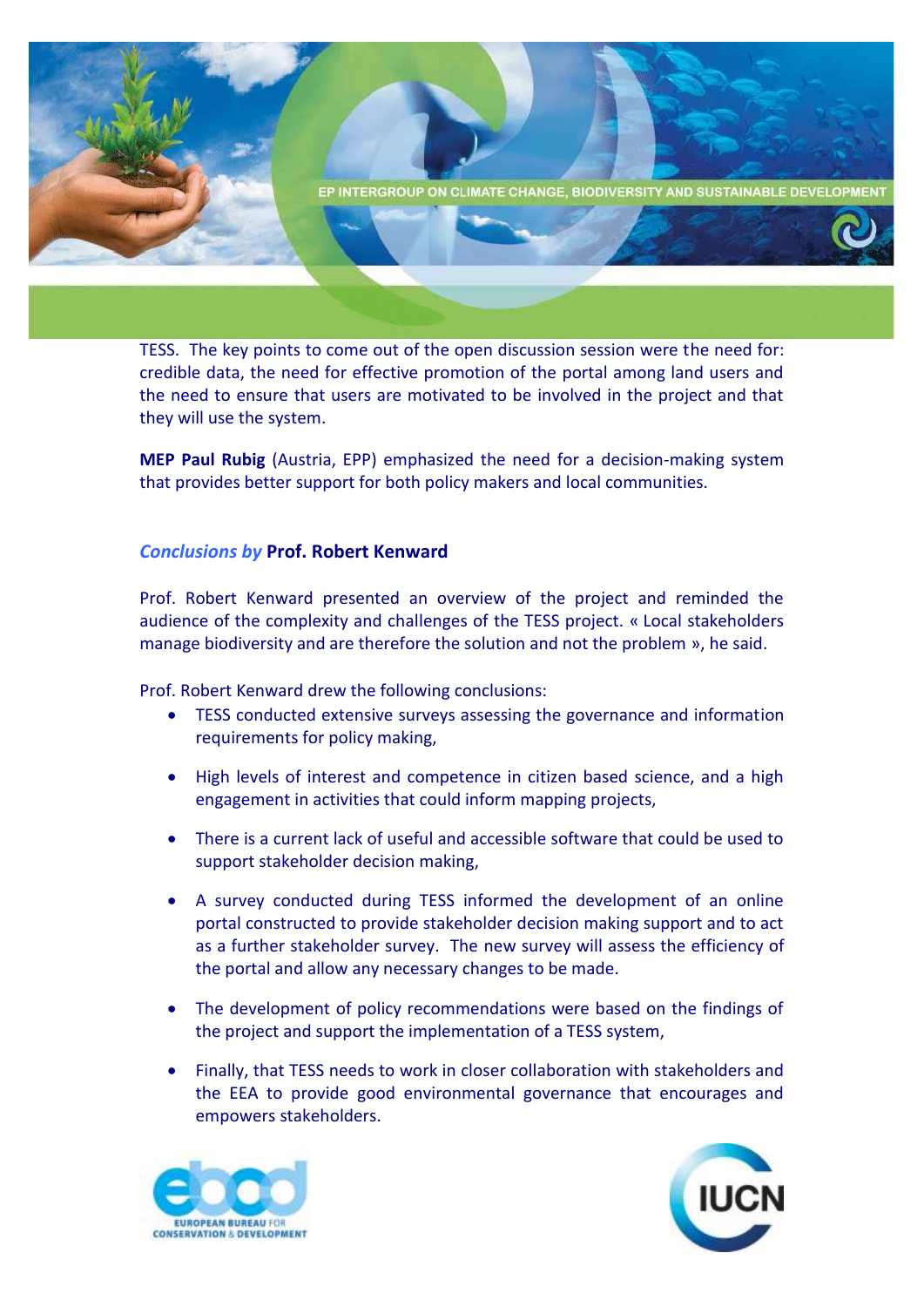





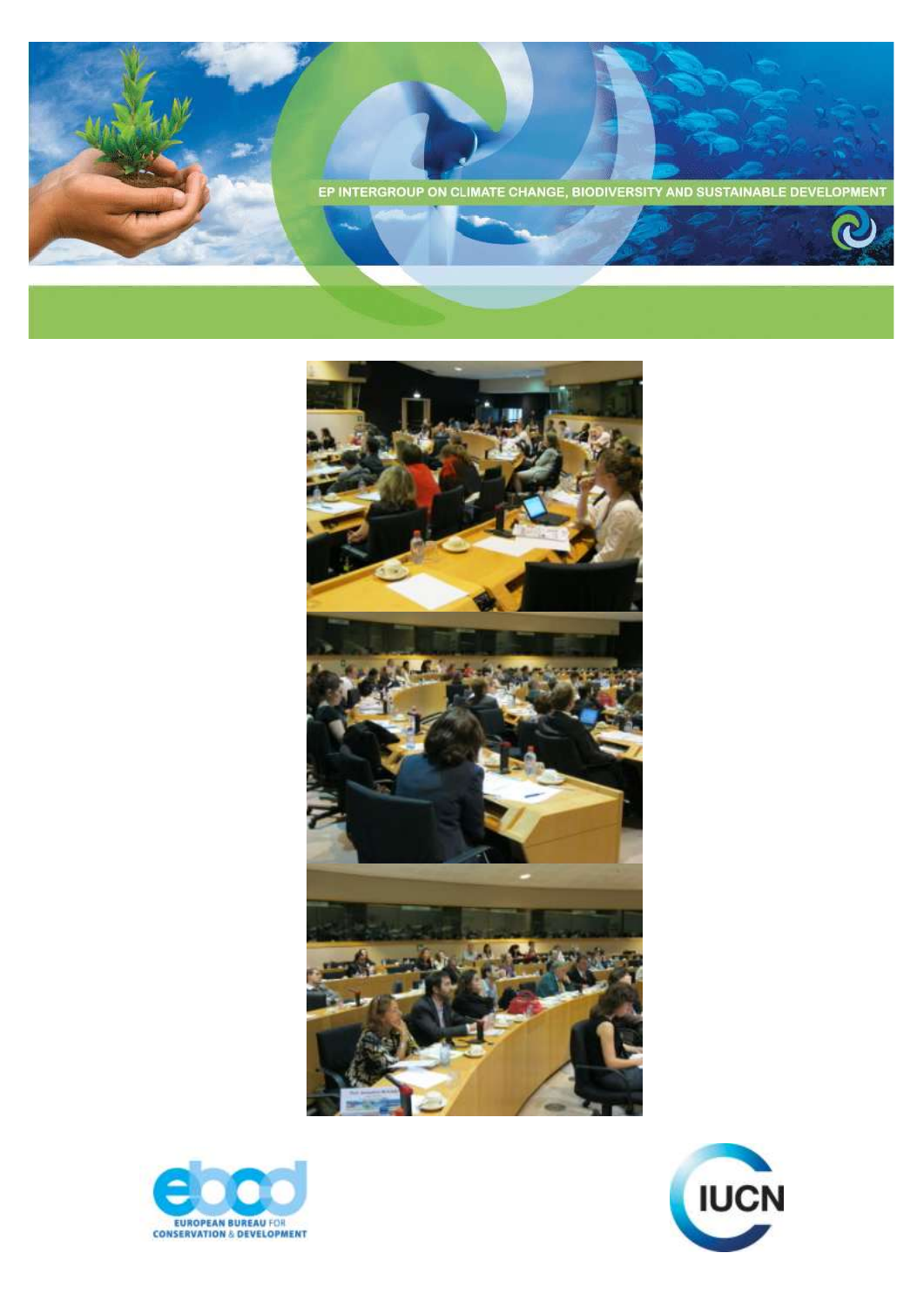

# **List of participants**

| <b>NAME</b> | <b>ST NAME</b> | <b>ORGANISATION</b> |
|-------------|----------------|---------------------|
|             |                |                     |

## **European Parliament**

| <b>Fenton</b>      | Aisling  | Assistant to Gutiérrez-Cortines Cristina |
|--------------------|----------|------------------------------------------|
| Gutierrez-Cortines | Cristina | <b>MFP</b>                               |
| Hegyeshalmi        | Gergely  | <b>Assistant to MEP Csaba TABAJDI</b>    |
| Rowley             | Hannah   | <b>Assistant to MEP Julie Girling</b>    |
| Rübig              | Paul     | <b>MFP</b>                               |

## **European Commission**

| Chassais          | Olivia   | <b>DG RTD</b> |
|-------------------|----------|---------------|
| <b>Grgas Brus</b> | Katarina | <b>DG ENV</b> |
| Müller            | Jan Maro | <b>JRC</b>    |
| Prista            | Luisa    | <b>DG RTD</b> |
|                   |          |               |

## **Permanents Representations and Embassies**

| <b>Bruder</b>        | Márton           | Permanent Representation of Hungary to the EU           |
|----------------------|------------------|---------------------------------------------------------|
| <b>Ehsanul Haque</b> | Kazi             | <b>Embassy of Bangladesh</b>                            |
| Lalsomde             | Emmanuel         | <b>Embassy of Burkina Faso</b>                          |
| Pinjo                | <b>Mirza</b>     | Mission of Bosnia and Herzegovina to the European Union |
| Rajaon               | Andria           | <b>Embassy of Madagascar</b>                            |
| <b>Reyes</b>         | Altagracia       | Embassy of République Dominicaine                       |
| Tuala Falani         | <b>Chan Tung</b> | <b>Embassy of Samoa</b>                                 |

# **Stakeholders (Private sector, NGOs, media, other)**

| Aebischer  | <b>Nicholas</b> | <b>Game &amp; Wildlife Conservation Trust</b> |
|------------|-----------------|-----------------------------------------------|
| Arampatzis | <b>Stratos</b>  | <b>Tero Ltd.</b>                              |



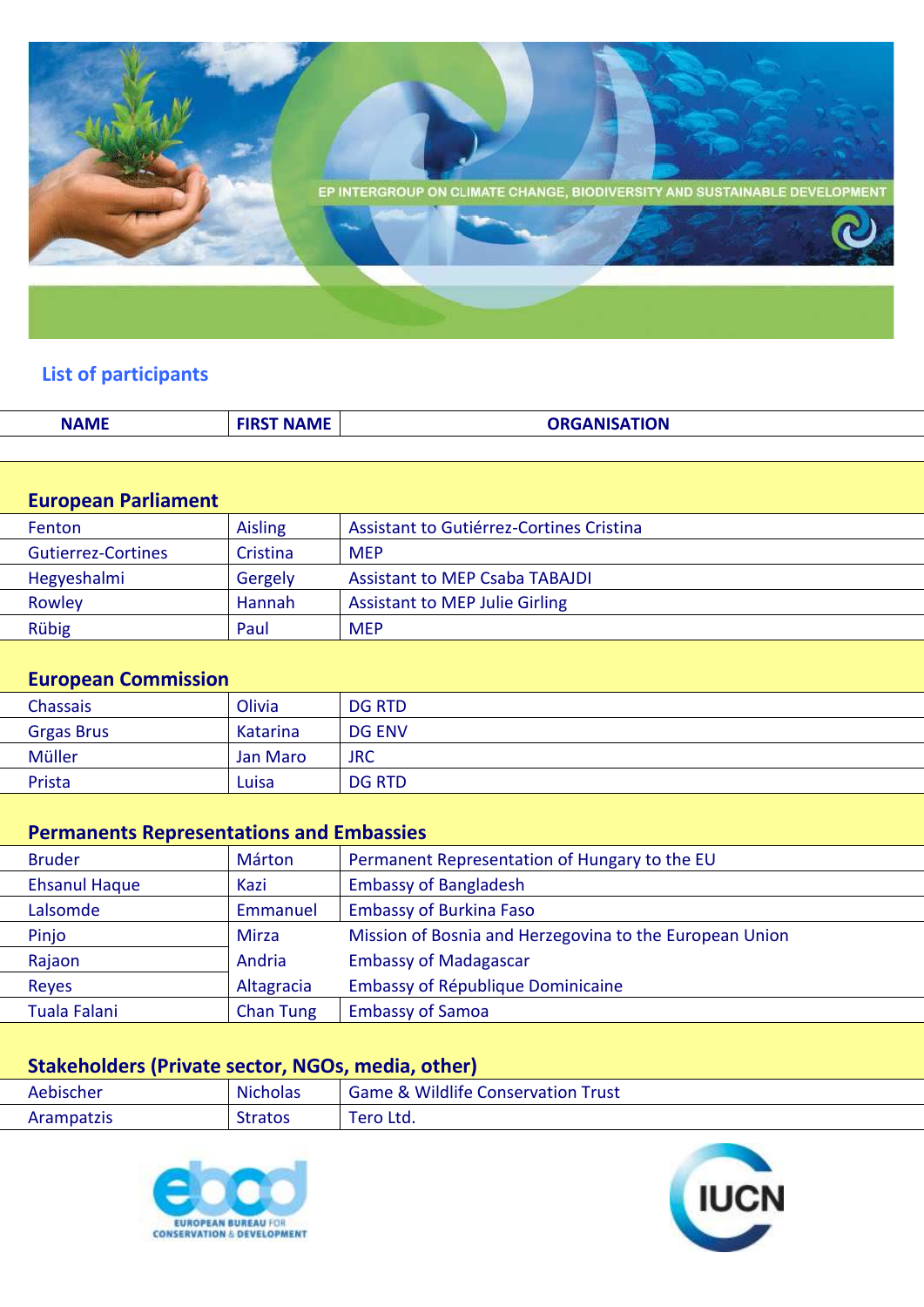

| Aruvee                  | Eve            | Tallinn University of Technology - Institut of Sustainable Technology |
|-------------------------|----------------|-----------------------------------------------------------------------|
| Avcioglu Cokcaliskan    | <b>Basak</b>   | <b>WWF-Turkey</b>                                                     |
| <b>Balian</b>           | <b>Estelle</b> | <b>Belgian Biodiversity Platform</b>                                  |
| <b>Beja</b>             | Pedro          | ERENA - Odenamento e Gestão de Recursos Naturais                      |
| <b>Bucioaca</b>         | Roxana         | Euro - IUCN                                                           |
| Casey                   | <b>Nick</b>    | Anatrack Ltd.                                                         |
| Cigdem                  | Adem           | <b>European Environment Agency</b>                                    |
| <b>Degeorges</b>        | <b>Patrick</b> | MEDDTL - Ministery of Ecology and Sustainable Development DGALN-DEB   |
| <b>De Smedt</b>         | Peter          | <b>SVR Research Centre</b>                                            |
| E. Kenward              | <b>Robert</b>  | Anatrack Ltd.                                                         |
| Ewald                   | Julie          | <b>Game &amp; Wildlife Conservation Trust</b>                         |
| Galan                   | <b>Rosario</b> | <b>IUCN</b>                                                           |
| Gardashuk               | Dr Tetiana     | Institute of Philosophy, Nat.Acad.of Sciences of Ukraine              |
| Gaworska                | <b>Marta</b>   | <b>Confederation of European Forest Owners</b>                        |
| Geijzendorffer          | Ilse           | <b>WUR Alterra</b>                                                    |
| Griffin                 | Alexander      | <b>FACE</b>                                                           |
| <b>Ivask</b>            | Mari           | <b>Tallinn University of Technology</b>                               |
| <b>Kappel</b>           | Jan            | EAA, European Anglers Alliance                                        |
| Keremidchieva-Zlatanova | Sonya          | <b>IUCN</b>                                                           |
| Kuu                     | Annely         | <b>Tallinn University of Technology</b>                               |
| Labane                  | Ligita         | <b>RIGA</b>                                                           |
| Laxton                  | Hugh           | UK Nature and Landscape Office                                        |
| Liro                    | Anna           | <b>General Directorate for Environmental Protection</b>               |
| <b>Manou</b>            | <b>Dimitra</b> | Aristotle University of Thessaloniki                                  |
| <b>McGlade</b>          | Jacqueline     | <b>European Environment Agency</b>                                    |
| <b>McKinley</b>         | Emma           | <b>Bournemouth University</b>                                         |
| Melchioli               | Federico       | <b>OPERA Research Centre</b>                                          |
| Navodaru                | lon.           | Danube Delta National Institute for Research & Development            |
| Papadopoulou            | Olympia        | Tero Ltd.                                                             |
| Papathanasiou           | Jason          | Aristotle University of Thessaloniki                                  |
| Payne                   | <b>Chris</b>   | <b>CEMEX</b>                                                          |